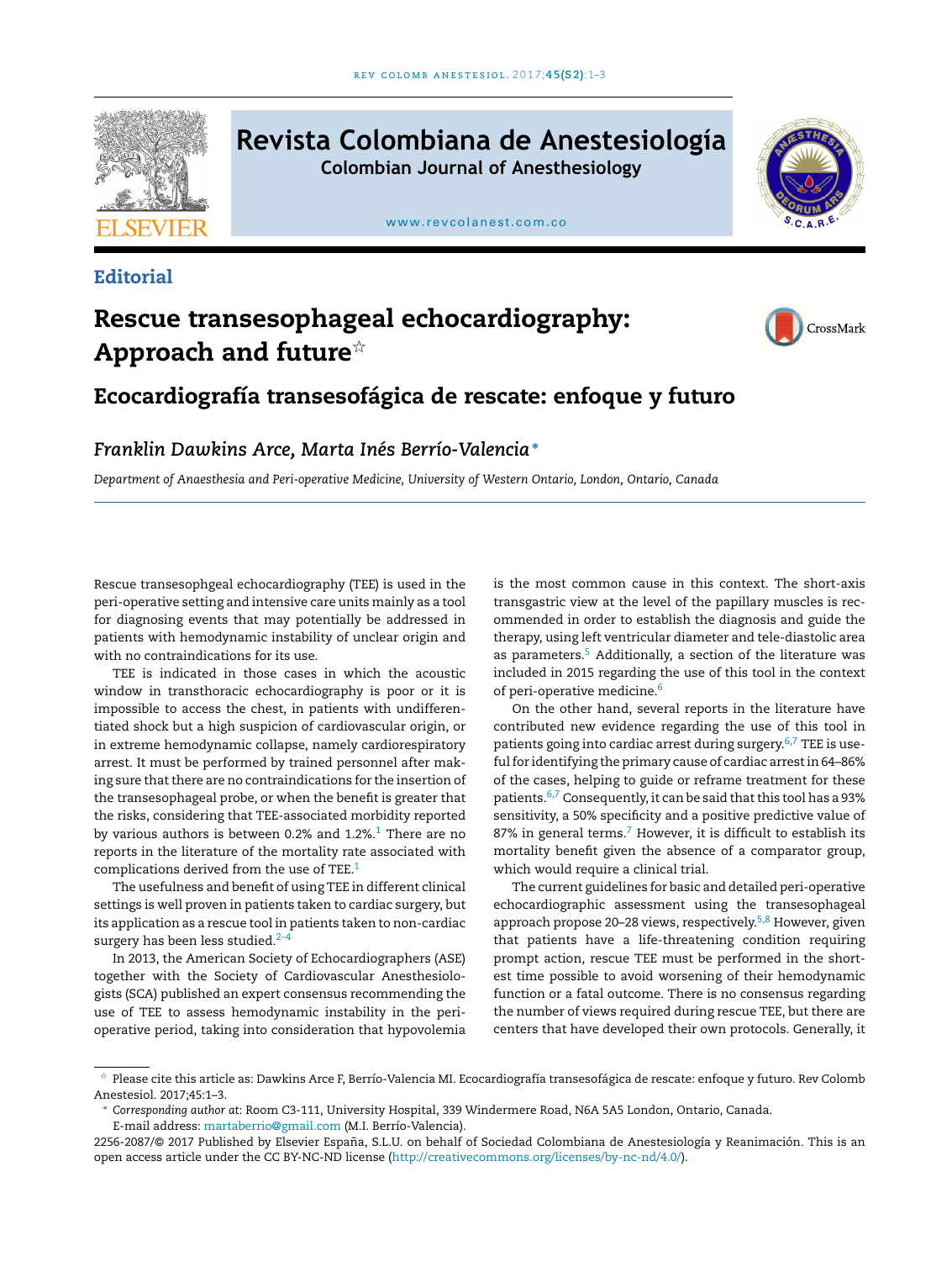<span id="page-1-0"></span>will depend on the experience of the echocardiographer, but the recommendation is to perform a scan focused on the diagnosis, always bearing in mind possible differential diagnoses, in such a way that the interpretation of the findings is consistent with the clinical manifestations, thus optimizing the echocardiographic assessment. Moreover, this tool can help assess the efficacy of the therapeutic measures, and once the patient is stable, a thorough examination can be performed.

Below are the 5 basic 2D echocardiography and color Doppler views that help confirm or rule out the most frequent causes of hemodynamic instability or circulatory collapse in the peri-operative period:

- 1. Mid oesophageal four/five chamber view.
- 2. Long axis mid oesophageal view.
- 3. Mid oesophageal right ventricular inlet and outlet view.
- 4. Mid transgastric papillary view.
- 5. Short axis aortic arch view (to rule out pulmonary embolism and aortic dissection).

The main diagnoses found are hypovolemia, low ejection fraction, dynamic obstruction of the left ventricular outflow tract, pulmonary embolism and myocardial ischemia,<sup>9</sup> enabling timely change in the treatment of the critically ill patient.

Rescue TEE is indicated in the following settings:

**Liver, kidney and lung transplantation.** In cases of suspected intra-cardiac thrombi, myocardial ischemia, cardiac tamponade, acute right ventricular failure and anterior systolic motion of the anterior mitral leaflet, conditions that have been described as causes of unexplained hemodynamic instability during liver transplant.<sup>10</sup>

**Major vascular surgery.** Besides the indications as rescue tool, TEE has been shown to be more sensitive than the catheter in the pulmonary artery for detecting alterations in systolic and diastolic function during thoracic or thoracoabdominal aortic clamping. $11,12$  It has shown to be useful for assessing hemodynamic impact following caval clamping, using ventricular filling, regional alterations of contractility and systolic and diastolic function parameters.<sup>11,12</sup>

**Orthopedic (arthroplasty) and spine surgery.** Rescue tool in cases where there is a high suspicion of fat and cement embolism, leading to hypotension, hypoxemia or severe hemodynamic compromise.<sup>5</sup>

**Neurosurgery.** For the diagnosis and management of air embolism and color Doppler assessment of the atrial septum in order to identify the risk of paradoxic embolism associated with a patent foramen ovale. $5,13$ 

In conclusion, there is increasing evidence showing that echocardiography plays a role for patient monitoring in anesthesia, critical care and emergency medicine in critically ill patients in different clinical settings. Hence the need to begin to include formal training in the two modalities for basic peri-operative echocardiography: transthoracic and transoesophgeal echocardiography. As proposed by Rojas-Gómez, $14$ scientific societies should create guidelines for acquiring skills,<sup>[14](#page-2-0)</sup> but public and private universities, hospitals and the State, should create the means for simulation settings where those skills may be acquired.

#### Funding

None.

### Conflict of interest

None.

#### r e f e r enc e s

- 1. [Hilberath](http://refhub.elsevier.com/S2256-2087(17)30078-0/sbref0075) [JN,](http://refhub.elsevier.com/S2256-2087(17)30078-0/sbref0075) [Oakes](http://refhub.elsevier.com/S2256-2087(17)30078-0/sbref0075) [DA,](http://refhub.elsevier.com/S2256-2087(17)30078-0/sbref0075) [Shernan](http://refhub.elsevier.com/S2256-2087(17)30078-0/sbref0075) [SK,](http://refhub.elsevier.com/S2256-2087(17)30078-0/sbref0075) [Bulwer](http://refhub.elsevier.com/S2256-2087(17)30078-0/sbref0075) [BE,](http://refhub.elsevier.com/S2256-2087(17)30078-0/sbref0075) [D'Ambra](http://refhub.elsevier.com/S2256-2087(17)30078-0/sbref0075) [M,](http://refhub.elsevier.com/S2256-2087(17)30078-0/sbref0075) [Eltzchig](http://refhub.elsevier.com/S2256-2087(17)30078-0/sbref0075) [HK.](http://refhub.elsevier.com/S2256-2087(17)30078-0/sbref0075) [Safety](http://refhub.elsevier.com/S2256-2087(17)30078-0/sbref0075) [of](http://refhub.elsevier.com/S2256-2087(17)30078-0/sbref0075) [transesophageal](http://refhub.elsevier.com/S2256-2087(17)30078-0/sbref0075) [echocardiography.](http://refhub.elsevier.com/S2256-2087(17)30078-0/sbref0075) [J](http://refhub.elsevier.com/S2256-2087(17)30078-0/sbref0075) [Am](http://refhub.elsevier.com/S2256-2087(17)30078-0/sbref0075) [Soc](http://refhub.elsevier.com/S2256-2087(17)30078-0/sbref0075) [Echocardiogr.](http://refhub.elsevier.com/S2256-2087(17)30078-0/sbref0075) [2010;23:1115](http://refhub.elsevier.com/S2256-2087(17)30078-0/sbref0075)–[27.](http://refhub.elsevier.com/S2256-2087(17)30078-0/sbref0075)
- 2. [Hilberath](http://refhub.elsevier.com/S2256-2087(17)30078-0/sbref0080) [JN,](http://refhub.elsevier.com/S2256-2087(17)30078-0/sbref0080) [Burrage](http://refhub.elsevier.com/S2256-2087(17)30078-0/sbref0080) [PS,](http://refhub.elsevier.com/S2256-2087(17)30078-0/sbref0080) [Shernan](http://refhub.elsevier.com/S2256-2087(17)30078-0/sbref0080) [SK,](http://refhub.elsevier.com/S2256-2087(17)30078-0/sbref0080) [Varelmann](http://refhub.elsevier.com/S2256-2087(17)30078-0/sbref0080) [DJ,](http://refhub.elsevier.com/S2256-2087(17)30078-0/sbref0080) [Wilusz](http://refhub.elsevier.com/S2256-2087(17)30078-0/sbref0080) [K,](http://refhub.elsevier.com/S2256-2087(17)30078-0/sbref0080) [Fox](http://refhub.elsevier.com/S2256-2087(17)30078-0/sbref0080) [JA,](http://refhub.elsevier.com/S2256-2087(17)30078-0/sbref0080) [et](http://refhub.elsevier.com/S2256-2087(17)30078-0/sbref0080) [al.](http://refhub.elsevier.com/S2256-2087(17)30078-0/sbref0080) [Rescue](http://refhub.elsevier.com/S2256-2087(17)30078-0/sbref0080) [transoesophageal](http://refhub.elsevier.com/S2256-2087(17)30078-0/sbref0080) [echocardiography](http://refhub.elsevier.com/S2256-2087(17)30078-0/sbref0080) [for](http://refhub.elsevier.com/S2256-2087(17)30078-0/sbref0080) [refractory](http://refhub.elsevier.com/S2256-2087(17)30078-0/sbref0080) [haemodynamic](http://refhub.elsevier.com/S2256-2087(17)30078-0/sbref0080) [instability](http://refhub.elsevier.com/S2256-2087(17)30078-0/sbref0080) [during](http://refhub.elsevier.com/S2256-2087(17)30078-0/sbref0080) [transvenous](http://refhub.elsevier.com/S2256-2087(17)30078-0/sbref0080) [lead](http://refhub.elsevier.com/S2256-2087(17)30078-0/sbref0080) [extraction.](http://refhub.elsevier.com/S2256-2087(17)30078-0/sbref0080) [Eur](http://refhub.elsevier.com/S2256-2087(17)30078-0/sbref0080) [Heart](http://refhub.elsevier.com/S2256-2087(17)30078-0/sbref0080) [J](http://refhub.elsevier.com/S2256-2087(17)30078-0/sbref0080) [Cardiovasc](http://refhub.elsevier.com/S2256-2087(17)30078-0/sbref0080) [Imaging.](http://refhub.elsevier.com/S2256-2087(17)30078-0/sbref0080) [2014;15:926–32.](http://refhub.elsevier.com/S2256-2087(17)30078-0/sbref0080)
- 3. [Shillcutt](http://refhub.elsevier.com/S2256-2087(17)30078-0/sbref0085) [SK,](http://refhub.elsevier.com/S2256-2087(17)30078-0/sbref0085) [Markin](http://refhub.elsevier.com/S2256-2087(17)30078-0/sbref0085) [NW,](http://refhub.elsevier.com/S2256-2087(17)30078-0/sbref0085) [Montzingo](http://refhub.elsevier.com/S2256-2087(17)30078-0/sbref0085) [CR,](http://refhub.elsevier.com/S2256-2087(17)30078-0/sbref0085) [Brakke](http://refhub.elsevier.com/S2256-2087(17)30078-0/sbref0085) [TR.](http://refhub.elsevier.com/S2256-2087(17)30078-0/sbref0085) [Use](http://refhub.elsevier.com/S2256-2087(17)30078-0/sbref0085) [of](http://refhub.elsevier.com/S2256-2087(17)30078-0/sbref0085) [rapid](http://refhub.elsevier.com/S2256-2087(17)30078-0/sbref0085) ['rescue'](http://refhub.elsevier.com/S2256-2087(17)30078-0/sbref0085) [perioperative](http://refhub.elsevier.com/S2256-2087(17)30078-0/sbref0085) [echocardiography](http://refhub.elsevier.com/S2256-2087(17)30078-0/sbref0085) [to](http://refhub.elsevier.com/S2256-2087(17)30078-0/sbref0085) [improve](http://refhub.elsevier.com/S2256-2087(17)30078-0/sbref0085) [outcomes](http://refhub.elsevier.com/S2256-2087(17)30078-0/sbref0085) [after](http://refhub.elsevier.com/S2256-2087(17)30078-0/sbref0085) [hemodynamic](http://refhub.elsevier.com/S2256-2087(17)30078-0/sbref0085) [instability](http://refhub.elsevier.com/S2256-2087(17)30078-0/sbref0085) [in](http://refhub.elsevier.com/S2256-2087(17)30078-0/sbref0085) [noncardiac](http://refhub.elsevier.com/S2256-2087(17)30078-0/sbref0085) [surgical](http://refhub.elsevier.com/S2256-2087(17)30078-0/sbref0085) [patients.](http://refhub.elsevier.com/S2256-2087(17)30078-0/sbref0085) [J](http://refhub.elsevier.com/S2256-2087(17)30078-0/sbref0085) [Cardiothorac](http://refhub.elsevier.com/S2256-2087(17)30078-0/sbref0085) [Vasc](http://refhub.elsevier.com/S2256-2087(17)30078-0/sbref0085) [Anesth.](http://refhub.elsevier.com/S2256-2087(17)30078-0/sbref0085) [2012;26:362–70.](http://refhub.elsevier.com/S2256-2087(17)30078-0/sbref0085)
- 4. [Rosenberger](http://refhub.elsevier.com/S2256-2087(17)30078-0/sbref0090) [P,](http://refhub.elsevier.com/S2256-2087(17)30078-0/sbref0090) [Shernan](http://refhub.elsevier.com/S2256-2087(17)30078-0/sbref0090) [SK,](http://refhub.elsevier.com/S2256-2087(17)30078-0/sbref0090) [Body](http://refhub.elsevier.com/S2256-2087(17)30078-0/sbref0090) [SC,](http://refhub.elsevier.com/S2256-2087(17)30078-0/sbref0090) [Eltzschig](http://refhub.elsevier.com/S2256-2087(17)30078-0/sbref0090) [HK.](http://refhub.elsevier.com/S2256-2087(17)30078-0/sbref0090) [Utility](http://refhub.elsevier.com/S2256-2087(17)30078-0/sbref0090) [of](http://refhub.elsevier.com/S2256-2087(17)30078-0/sbref0090) [intraoperative](http://refhub.elsevier.com/S2256-2087(17)30078-0/sbref0090) [transesophageal](http://refhub.elsevier.com/S2256-2087(17)30078-0/sbref0090) [echocardiography](http://refhub.elsevier.com/S2256-2087(17)30078-0/sbref0090) [for](http://refhub.elsevier.com/S2256-2087(17)30078-0/sbref0090) [diagnosis](http://refhub.elsevier.com/S2256-2087(17)30078-0/sbref0090) [of](http://refhub.elsevier.com/S2256-2087(17)30078-0/sbref0090) [pulmonary](http://refhub.elsevier.com/S2256-2087(17)30078-0/sbref0090) [embolism.](http://refhub.elsevier.com/S2256-2087(17)30078-0/sbref0090) [Anesth](http://refhub.elsevier.com/S2256-2087(17)30078-0/sbref0090) [Analg.](http://refhub.elsevier.com/S2256-2087(17)30078-0/sbref0090) [2004;99:12–6.](http://refhub.elsevier.com/S2256-2087(17)30078-0/sbref0090)
- 5. [Porter](http://refhub.elsevier.com/S2256-2087(17)30078-0/sbref0095) [T,](http://refhub.elsevier.com/S2256-2087(17)30078-0/sbref0095) [Shillcutt](http://refhub.elsevier.com/S2256-2087(17)30078-0/sbref0095) [SK,](http://refhub.elsevier.com/S2256-2087(17)30078-0/sbref0095) [Adams](http://refhub.elsevier.com/S2256-2087(17)30078-0/sbref0095) [MS,](http://refhub.elsevier.com/S2256-2087(17)30078-0/sbref0095) [Desjardins](http://refhub.elsevier.com/S2256-2087(17)30078-0/sbref0095) [G,](http://refhub.elsevier.com/S2256-2087(17)30078-0/sbref0095) [Glas](http://refhub.elsevier.com/S2256-2087(17)30078-0/sbref0095) [KE,](http://refhub.elsevier.com/S2256-2087(17)30078-0/sbref0095) [Olson](http://refhub.elsevier.com/S2256-2087(17)30078-0/sbref0095) [JJ,](http://refhub.elsevier.com/S2256-2087(17)30078-0/sbref0095) [et](http://refhub.elsevier.com/S2256-2087(17)30078-0/sbref0095) [al.](http://refhub.elsevier.com/S2256-2087(17)30078-0/sbref0095) [Guidelines](http://refhub.elsevier.com/S2256-2087(17)30078-0/sbref0095) [for](http://refhub.elsevier.com/S2256-2087(17)30078-0/sbref0095) [the](http://refhub.elsevier.com/S2256-2087(17)30078-0/sbref0095) [use](http://refhub.elsevier.com/S2256-2087(17)30078-0/sbref0095) [of](http://refhub.elsevier.com/S2256-2087(17)30078-0/sbref0095) [echocardiography](http://refhub.elsevier.com/S2256-2087(17)30078-0/sbref0095) [as](http://refhub.elsevier.com/S2256-2087(17)30078-0/sbref0095) [a](http://refhub.elsevier.com/S2256-2087(17)30078-0/sbref0095) [monitor](http://refhub.elsevier.com/S2256-2087(17)30078-0/sbref0095) [for](http://refhub.elsevier.com/S2256-2087(17)30078-0/sbref0095) [therapeutic](http://refhub.elsevier.com/S2256-2087(17)30078-0/sbref0095) [intervention](http://refhub.elsevier.com/S2256-2087(17)30078-0/sbref0095) [in](http://refhub.elsevier.com/S2256-2087(17)30078-0/sbref0095) [adults:](http://refhub.elsevier.com/S2256-2087(17)30078-0/sbref0095) [a](http://refhub.elsevier.com/S2256-2087(17)30078-0/sbref0095) [report](http://refhub.elsevier.com/S2256-2087(17)30078-0/sbref0095) [from](http://refhub.elsevier.com/S2256-2087(17)30078-0/sbref0095) [the](http://refhub.elsevier.com/S2256-2087(17)30078-0/sbref0095) [American](http://refhub.elsevier.com/S2256-2087(17)30078-0/sbref0095) [Society](http://refhub.elsevier.com/S2256-2087(17)30078-0/sbref0095) [of](http://refhub.elsevier.com/S2256-2087(17)30078-0/sbref0095) [Echocardiography.](http://refhub.elsevier.com/S2256-2087(17)30078-0/sbref0095) [J](http://refhub.elsevier.com/S2256-2087(17)30078-0/sbref0095) [Am](http://refhub.elsevier.com/S2256-2087(17)30078-0/sbref0095) [Soc](http://refhub.elsevier.com/S2256-2087(17)30078-0/sbref0095) [Echocardiogr.](http://refhub.elsevier.com/S2256-2087(17)30078-0/sbref0095) [2015;28:40](http://refhub.elsevier.com/S2256-2087(17)30078-0/sbref0095)–[56.](http://refhub.elsevier.com/S2256-2087(17)30078-0/sbref0095)
- 6. [Memtsoudis](http://refhub.elsevier.com/S2256-2087(17)30078-0/sbref0100) [SG,](http://refhub.elsevier.com/S2256-2087(17)30078-0/sbref0100) [Rosenberger](http://refhub.elsevier.com/S2256-2087(17)30078-0/sbref0100) [P,](http://refhub.elsevier.com/S2256-2087(17)30078-0/sbref0100) [Loffler](http://refhub.elsevier.com/S2256-2087(17)30078-0/sbref0100) [M,](http://refhub.elsevier.com/S2256-2087(17)30078-0/sbref0100) [Eltzschig](http://refhub.elsevier.com/S2256-2087(17)30078-0/sbref0100) [HK,](http://refhub.elsevier.com/S2256-2087(17)30078-0/sbref0100) [Mizuguchi](http://refhub.elsevier.com/S2256-2087(17)30078-0/sbref0100) [A,](http://refhub.elsevier.com/S2256-2087(17)30078-0/sbref0100) [Shernan](http://refhub.elsevier.com/S2256-2087(17)30078-0/sbref0100) [SK,](http://refhub.elsevier.com/S2256-2087(17)30078-0/sbref0100) [et](http://refhub.elsevier.com/S2256-2087(17)30078-0/sbref0100) [al.](http://refhub.elsevier.com/S2256-2087(17)30078-0/sbref0100) [The](http://refhub.elsevier.com/S2256-2087(17)30078-0/sbref0100) [usefulness](http://refhub.elsevier.com/S2256-2087(17)30078-0/sbref0100) [of](http://refhub.elsevier.com/S2256-2087(17)30078-0/sbref0100) [transesophageal](http://refhub.elsevier.com/S2256-2087(17)30078-0/sbref0100) [echocardiography](http://refhub.elsevier.com/S2256-2087(17)30078-0/sbref0100) [during](http://refhub.elsevier.com/S2256-2087(17)30078-0/sbref0100) [intraoperative](http://refhub.elsevier.com/S2256-2087(17)30078-0/sbref0100) [cardiac](http://refhub.elsevier.com/S2256-2087(17)30078-0/sbref0100) [arrest](http://refhub.elsevier.com/S2256-2087(17)30078-0/sbref0100) [in](http://refhub.elsevier.com/S2256-2087(17)30078-0/sbref0100) [noncardiac](http://refhub.elsevier.com/S2256-2087(17)30078-0/sbref0100) [surgery.](http://refhub.elsevier.com/S2256-2087(17)30078-0/sbref0100) [Anesth](http://refhub.elsevier.com/S2256-2087(17)30078-0/sbref0100) [Analg.](http://refhub.elsevier.com/S2256-2087(17)30078-0/sbref0100) [2006;102:1653](http://refhub.elsevier.com/S2256-2087(17)30078-0/sbref0100)–[7.](http://refhub.elsevier.com/S2256-2087(17)30078-0/sbref0100)
- 7. [Van](http://refhub.elsevier.com/S2256-2087(17)30078-0/sbref0105) [der](http://refhub.elsevier.com/S2256-2087(17)30078-0/sbref0105) [Wouw](http://refhub.elsevier.com/S2256-2087(17)30078-0/sbref0105) [PA,](http://refhub.elsevier.com/S2256-2087(17)30078-0/sbref0105) [Koster](http://refhub.elsevier.com/S2256-2087(17)30078-0/sbref0105) [RW,](http://refhub.elsevier.com/S2256-2087(17)30078-0/sbref0105) [Delemarre](http://refhub.elsevier.com/S2256-2087(17)30078-0/sbref0105) [BJ,](http://refhub.elsevier.com/S2256-2087(17)30078-0/sbref0105) [de](http://refhub.elsevier.com/S2256-2087(17)30078-0/sbref0105) [Vos](http://refhub.elsevier.com/S2256-2087(17)30078-0/sbref0105) [R,](http://refhub.elsevier.com/S2256-2087(17)30078-0/sbref0105) [Lampe-Schoenmaeckers](http://refhub.elsevier.com/S2256-2087(17)30078-0/sbref0105) [AJ,](http://refhub.elsevier.com/S2256-2087(17)30078-0/sbref0105) [Lie](http://refhub.elsevier.com/S2256-2087(17)30078-0/sbref0105) [KL,](http://refhub.elsevier.com/S2256-2087(17)30078-0/sbref0105) [et](http://refhub.elsevier.com/S2256-2087(17)30078-0/sbref0105) [al.](http://refhub.elsevier.com/S2256-2087(17)30078-0/sbref0105) [Diagnostic](http://refhub.elsevier.com/S2256-2087(17)30078-0/sbref0105) [accuracy](http://refhub.elsevier.com/S2256-2087(17)30078-0/sbref0105) [of](http://refhub.elsevier.com/S2256-2087(17)30078-0/sbref0105) [transesophageal](http://refhub.elsevier.com/S2256-2087(17)30078-0/sbref0105) [echocardiography](http://refhub.elsevier.com/S2256-2087(17)30078-0/sbref0105) [during](http://refhub.elsevier.com/S2256-2087(17)30078-0/sbref0105) [cardiopulmonary](http://refhub.elsevier.com/S2256-2087(17)30078-0/sbref0105) [resuscitation.](http://refhub.elsevier.com/S2256-2087(17)30078-0/sbref0105) [J](http://refhub.elsevier.com/S2256-2087(17)30078-0/sbref0105) [Am](http://refhub.elsevier.com/S2256-2087(17)30078-0/sbref0105) [Coll](http://refhub.elsevier.com/S2256-2087(17)30078-0/sbref0105) [Cardiol.](http://refhub.elsevier.com/S2256-2087(17)30078-0/sbref0105) [1997;30:780](http://refhub.elsevier.com/S2256-2087(17)30078-0/sbref0105)–[3.](http://refhub.elsevier.com/S2256-2087(17)30078-0/sbref0105)
- 8. [Hahn](http://refhub.elsevier.com/S2256-2087(17)30078-0/sbref0110) [RT,](http://refhub.elsevier.com/S2256-2087(17)30078-0/sbref0110) [Abraham](http://refhub.elsevier.com/S2256-2087(17)30078-0/sbref0110) [T,](http://refhub.elsevier.com/S2256-2087(17)30078-0/sbref0110) [Adams](http://refhub.elsevier.com/S2256-2087(17)30078-0/sbref0110) [MS,](http://refhub.elsevier.com/S2256-2087(17)30078-0/sbref0110) [Bruce](http://refhub.elsevier.com/S2256-2087(17)30078-0/sbref0110) [CJ,](http://refhub.elsevier.com/S2256-2087(17)30078-0/sbref0110) [Glas](http://refhub.elsevier.com/S2256-2087(17)30078-0/sbref0110) [KE,](http://refhub.elsevier.com/S2256-2087(17)30078-0/sbref0110) [Lang](http://refhub.elsevier.com/S2256-2087(17)30078-0/sbref0110) [RM,](http://refhub.elsevier.com/S2256-2087(17)30078-0/sbref0110) [et](http://refhub.elsevier.com/S2256-2087(17)30078-0/sbref0110) [al.](http://refhub.elsevier.com/S2256-2087(17)30078-0/sbref0110) [Guidelines](http://refhub.elsevier.com/S2256-2087(17)30078-0/sbref0110) [for](http://refhub.elsevier.com/S2256-2087(17)30078-0/sbref0110) [performing](http://refhub.elsevier.com/S2256-2087(17)30078-0/sbref0110) [a](http://refhub.elsevier.com/S2256-2087(17)30078-0/sbref0110) [comprehensive](http://refhub.elsevier.com/S2256-2087(17)30078-0/sbref0110) [transesophageal](http://refhub.elsevier.com/S2256-2087(17)30078-0/sbref0110) [echocardiographic](http://refhub.elsevier.com/S2256-2087(17)30078-0/sbref0110) [examination:](http://refhub.elsevier.com/S2256-2087(17)30078-0/sbref0110) [recommendations](http://refhub.elsevier.com/S2256-2087(17)30078-0/sbref0110) [from](http://refhub.elsevier.com/S2256-2087(17)30078-0/sbref0110) [the](http://refhub.elsevier.com/S2256-2087(17)30078-0/sbref0110) [American](http://refhub.elsevier.com/S2256-2087(17)30078-0/sbref0110) [Society](http://refhub.elsevier.com/S2256-2087(17)30078-0/sbref0110) [of](http://refhub.elsevier.com/S2256-2087(17)30078-0/sbref0110) [Echocardiography](http://refhub.elsevier.com/S2256-2087(17)30078-0/sbref0110) [and](http://refhub.elsevier.com/S2256-2087(17)30078-0/sbref0110) [the](http://refhub.elsevier.com/S2256-2087(17)30078-0/sbref0110) [Society](http://refhub.elsevier.com/S2256-2087(17)30078-0/sbref0110) [of](http://refhub.elsevier.com/S2256-2087(17)30078-0/sbref0110) [Cardiovascular](http://refhub.elsevier.com/S2256-2087(17)30078-0/sbref0110) [Anesthesiologists.](http://refhub.elsevier.com/S2256-2087(17)30078-0/sbref0110) [J](http://refhub.elsevier.com/S2256-2087(17)30078-0/sbref0110) [Am](http://refhub.elsevier.com/S2256-2087(17)30078-0/sbref0110) [Soc](http://refhub.elsevier.com/S2256-2087(17)30078-0/sbref0110) [Echocardiogr.](http://refhub.elsevier.com/S2256-2087(17)30078-0/sbref0110) [2013;26:921–64.](http://refhub.elsevier.com/S2256-2087(17)30078-0/sbref0110)
- 9. [Schulmeyer](http://refhub.elsevier.com/S2256-2087(17)30078-0/sbref0115) [C,](http://refhub.elsevier.com/S2256-2087(17)30078-0/sbref0115) [Farías](http://refhub.elsevier.com/S2256-2087(17)30078-0/sbref0115) [J,](http://refhub.elsevier.com/S2256-2087(17)30078-0/sbref0115) [Rajdl](http://refhub.elsevier.com/S2256-2087(17)30078-0/sbref0115) [E,](http://refhub.elsevier.com/S2256-2087(17)30078-0/sbref0115) [de](http://refhub.elsevier.com/S2256-2087(17)30078-0/sbref0115) [La](http://refhub.elsevier.com/S2256-2087(17)30078-0/sbref0115) [Maza](http://refhub.elsevier.com/S2256-2087(17)30078-0/sbref0115) [J,](http://refhub.elsevier.com/S2256-2087(17)30078-0/sbref0115) [Labbé](http://refhub.elsevier.com/S2256-2087(17)30078-0/sbref0115) [M.](http://refhub.elsevier.com/S2256-2087(17)30078-0/sbref0115) [Utility](http://refhub.elsevier.com/S2256-2087(17)30078-0/sbref0115) [of](http://refhub.elsevier.com/S2256-2087(17)30078-0/sbref0115) [transesophageal](http://refhub.elsevier.com/S2256-2087(17)30078-0/sbref0115) [echocardiography](http://refhub.elsevier.com/S2256-2087(17)30078-0/sbref0115) [during](http://refhub.elsevier.com/S2256-2087(17)30078-0/sbref0115) [severe](http://refhub.elsevier.com/S2256-2087(17)30078-0/sbref0115) [hypotension](http://refhub.elsevier.com/S2256-2087(17)30078-0/sbref0115) [in](http://refhub.elsevier.com/S2256-2087(17)30078-0/sbref0115) [non-cardiac](http://refhub.elsevier.com/S2256-2087(17)30078-0/sbref0115) [surgery.](http://refhub.elsevier.com/S2256-2087(17)30078-0/sbref0115) [Rev](http://refhub.elsevier.com/S2256-2087(17)30078-0/sbref0115) [Bras](http://refhub.elsevier.com/S2256-2087(17)30078-0/sbref0115) [Anestesiol.](http://refhub.elsevier.com/S2256-2087(17)30078-0/sbref0115) [2010;60:513–21.](http://refhub.elsevier.com/S2256-2087(17)30078-0/sbref0115)
- 10. [Wax](http://refhub.elsevier.com/S2256-2087(17)30078-0/sbref0120) [DB,](http://refhub.elsevier.com/S2256-2087(17)30078-0/sbref0120) [Torres](http://refhub.elsevier.com/S2256-2087(17)30078-0/sbref0120) [A,](http://refhub.elsevier.com/S2256-2087(17)30078-0/sbref0120) [Scher](http://refhub.elsevier.com/S2256-2087(17)30078-0/sbref0120) [C,](http://refhub.elsevier.com/S2256-2087(17)30078-0/sbref0120) [Leibowitz](http://refhub.elsevier.com/S2256-2087(17)30078-0/sbref0120) [AB.](http://refhub.elsevier.com/S2256-2087(17)30078-0/sbref0120) [Transesophageal](http://refhub.elsevier.com/S2256-2087(17)30078-0/sbref0120) [echocardiography](http://refhub.elsevier.com/S2256-2087(17)30078-0/sbref0120) [utilization](http://refhub.elsevier.com/S2256-2087(17)30078-0/sbref0120) [in](http://refhub.elsevier.com/S2256-2087(17)30078-0/sbref0120) [high-volume](http://refhub.elsevier.com/S2256-2087(17)30078-0/sbref0120) [liver](http://refhub.elsevier.com/S2256-2087(17)30078-0/sbref0120) [transplant](http://refhub.elsevier.com/S2256-2087(17)30078-0/sbref0120) [centers](http://refhub.elsevier.com/S2256-2087(17)30078-0/sbref0120) [in](http://refhub.elsevier.com/S2256-2087(17)30078-0/sbref0120) [the](http://refhub.elsevier.com/S2256-2087(17)30078-0/sbref0120) [United](http://refhub.elsevier.com/S2256-2087(17)30078-0/sbref0120) [States.](http://refhub.elsevier.com/S2256-2087(17)30078-0/sbref0120) [J](http://refhub.elsevier.com/S2256-2087(17)30078-0/sbref0120) [Cardiothor](http://refhub.elsevier.com/S2256-2087(17)30078-0/sbref0120) [Vasc](http://refhub.elsevier.com/S2256-2087(17)30078-0/sbref0120) [Anesth.](http://refhub.elsevier.com/S2256-2087(17)30078-0/sbref0120) [2008;22:811–3.](http://refhub.elsevier.com/S2256-2087(17)30078-0/sbref0120)
- 11. [Maytal](http://refhub.elsevier.com/S2256-2087(17)30078-0/sbref0125) [R,](http://refhub.elsevier.com/S2256-2087(17)30078-0/sbref0125) [Hess](http://refhub.elsevier.com/S2256-2087(17)30078-0/sbref0125) [PE,](http://refhub.elsevier.com/S2256-2087(17)30078-0/sbref0125) [Asopa](http://refhub.elsevier.com/S2256-2087(17)30078-0/sbref0125) [A,](http://refhub.elsevier.com/S2256-2087(17)30078-0/sbref0125) [Zhoa](http://refhub.elsevier.com/S2256-2087(17)30078-0/sbref0125) [X,](http://refhub.elsevier.com/S2256-2087(17)30078-0/sbref0125) [Panzica](http://refhub.elsevier.com/S2256-2087(17)30078-0/sbref0125) [PJ,](http://refhub.elsevier.com/S2256-2087(17)30078-0/sbref0125) [Mahmood](http://refhub.elsevier.com/S2256-2087(17)30078-0/sbref0125) [F,](http://refhub.elsevier.com/S2256-2087(17)30078-0/sbref0125) [et](http://refhub.elsevier.com/S2256-2087(17)30078-0/sbref0125) [al.](http://refhub.elsevier.com/S2256-2087(17)30078-0/sbref0125) [Monitoring](http://refhub.elsevier.com/S2256-2087(17)30078-0/sbref0125) [the](http://refhub.elsevier.com/S2256-2087(17)30078-0/sbref0125) [variation](http://refhub.elsevier.com/S2256-2087(17)30078-0/sbref0125) [in](http://refhub.elsevier.com/S2256-2087(17)30078-0/sbref0125) [myocardial](http://refhub.elsevier.com/S2256-2087(17)30078-0/sbref0125) [function](http://refhub.elsevier.com/S2256-2087(17)30078-0/sbref0125) [with](http://refhub.elsevier.com/S2256-2087(17)30078-0/sbref0125) [the](http://refhub.elsevier.com/S2256-2087(17)30078-0/sbref0125) [Doppler-derived](http://refhub.elsevier.com/S2256-2087(17)30078-0/sbref0125) [myocardial](http://refhub.elsevier.com/S2256-2087(17)30078-0/sbref0125) [performance](http://refhub.elsevier.com/S2256-2087(17)30078-0/sbref0125) [index](http://refhub.elsevier.com/S2256-2087(17)30078-0/sbref0125) [during](http://refhub.elsevier.com/S2256-2087(17)30078-0/sbref0125) [aortic](http://refhub.elsevier.com/S2256-2087(17)30078-0/sbref0125) [cross-clamp.](http://refhub.elsevier.com/S2256-2087(17)30078-0/sbref0125) [J](http://refhub.elsevier.com/S2256-2087(17)30078-0/sbref0125) [Cardiothorac](http://refhub.elsevier.com/S2256-2087(17)30078-0/sbref0125) [Vasc](http://refhub.elsevier.com/S2256-2087(17)30078-0/sbref0125) [Anesth.](http://refhub.elsevier.com/S2256-2087(17)30078-0/sbref0125) [2012;26:205](http://refhub.elsevier.com/S2256-2087(17)30078-0/sbref0125)–[8.](http://refhub.elsevier.com/S2256-2087(17)30078-0/sbref0125)
- 12. [Meierhenrich](http://refhub.elsevier.com/S2256-2087(17)30078-0/sbref0130) [R,](http://refhub.elsevier.com/S2256-2087(17)30078-0/sbref0130) [Gauss](http://refhub.elsevier.com/S2256-2087(17)30078-0/sbref0130) [A,](http://refhub.elsevier.com/S2256-2087(17)30078-0/sbref0130) [Anhaeupl](http://refhub.elsevier.com/S2256-2087(17)30078-0/sbref0130) [T,](http://refhub.elsevier.com/S2256-2087(17)30078-0/sbref0130) [Schutz](http://refhub.elsevier.com/S2256-2087(17)30078-0/sbref0130) [W.](http://refhub.elsevier.com/S2256-2087(17)30078-0/sbref0130) [Analysis](http://refhub.elsevier.com/S2256-2087(17)30078-0/sbref0130) [of](http://refhub.elsevier.com/S2256-2087(17)30078-0/sbref0130) [diastolic](http://refhub.elsevier.com/S2256-2087(17)30078-0/sbref0130) [function](http://refhub.elsevier.com/S2256-2087(17)30078-0/sbref0130) [in](http://refhub.elsevier.com/S2256-2087(17)30078-0/sbref0130) [patients](http://refhub.elsevier.com/S2256-2087(17)30078-0/sbref0130) [undergoing](http://refhub.elsevier.com/S2256-2087(17)30078-0/sbref0130) [aortic](http://refhub.elsevier.com/S2256-2087(17)30078-0/sbref0130) [aneurysm](http://refhub.elsevier.com/S2256-2087(17)30078-0/sbref0130) [repair](http://refhub.elsevier.com/S2256-2087(17)30078-0/sbref0130) [and](http://refhub.elsevier.com/S2256-2087(17)30078-0/sbref0130) [impact](http://refhub.elsevier.com/S2256-2087(17)30078-0/sbref0130) [on](http://refhub.elsevier.com/S2256-2087(17)30078-0/sbref0130) [hemodynamic](http://refhub.elsevier.com/S2256-2087(17)30078-0/sbref0130) [response](http://refhub.elsevier.com/S2256-2087(17)30078-0/sbref0130) [to](http://refhub.elsevier.com/S2256-2087(17)30078-0/sbref0130) [aortic](http://refhub.elsevier.com/S2256-2087(17)30078-0/sbref0130) [cross-clamping.](http://refhub.elsevier.com/S2256-2087(17)30078-0/sbref0130) [J](http://refhub.elsevier.com/S2256-2087(17)30078-0/sbref0130) [Cardiothorac](http://refhub.elsevier.com/S2256-2087(17)30078-0/sbref0130) [Vasc](http://refhub.elsevier.com/S2256-2087(17)30078-0/sbref0130) [Anesth.](http://refhub.elsevier.com/S2256-2087(17)30078-0/sbref0130) [2005;19:165](http://refhub.elsevier.com/S2256-2087(17)30078-0/sbref0130)–[72.](http://refhub.elsevier.com/S2256-2087(17)30078-0/sbref0130)